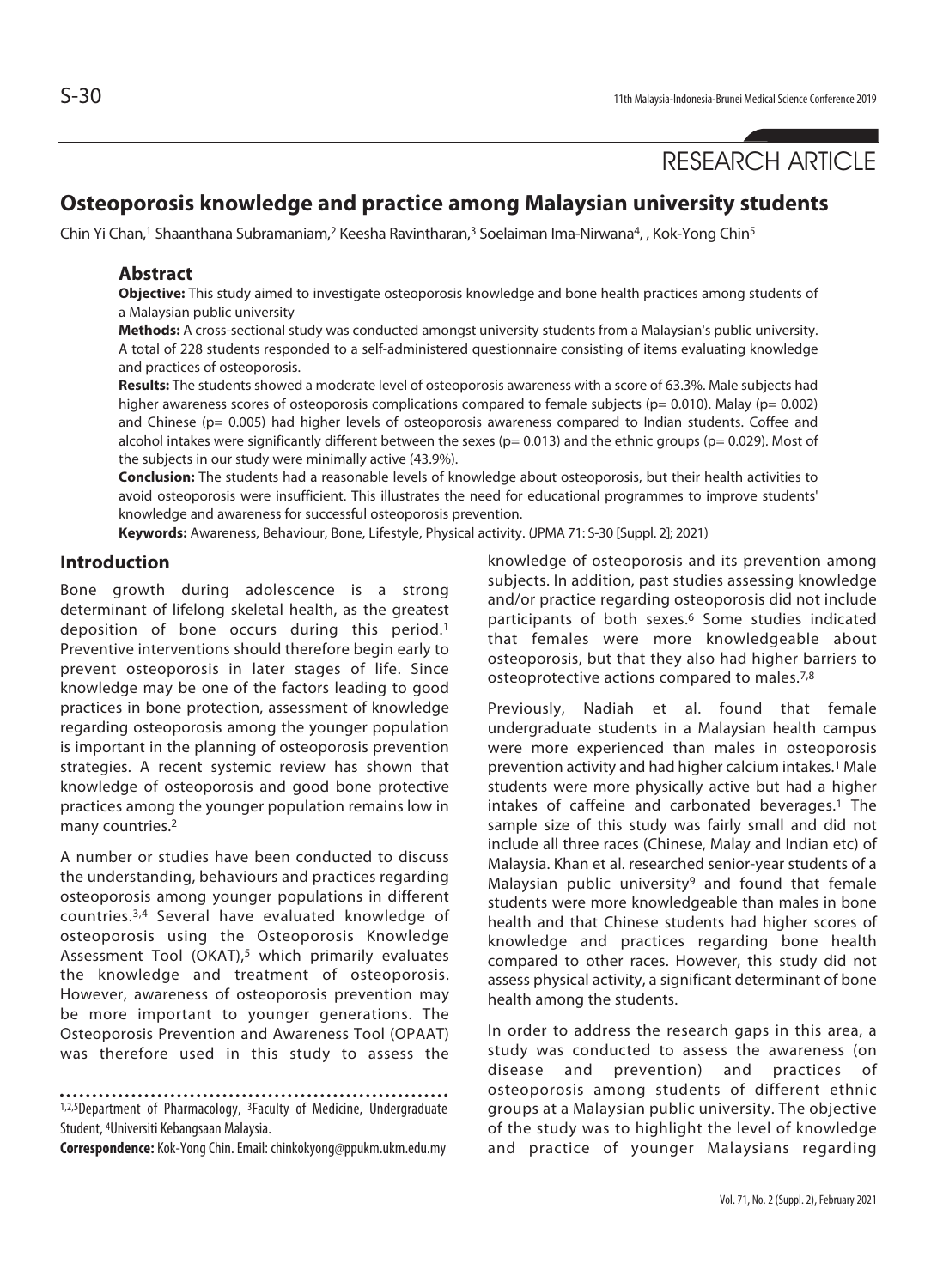osteoporosis and to identify areas to improve their bone health.

## **Subjects and Methods**

A cross-sectional study of students at Universiti Kebangsaan Malaysia was conducted from January 2018 to March 2018. Calculation of the sample size was based on the formula  $n = [Z^2 \times P (1-P)] / d^2$ , whereby Z is for confidence level at 95% (value  $= 1.96$ ), P is the proportion of students with the correct understanding of the definition of osteoporosis (value  $= 0.87$ , derived from the study of Khan et al.9) and d is the precision level (value  $= 0.05$ ). The total sample size estimated was 226, assuming that 30% of the questionnaires were incomplete / unusable. The Malaysian foundation or undergraduate students of the university who were able to complete the questionnaire were recruited using purposive sampling method. Postgraduate students and foreigners were excluded. An invitation along with the link of the questionnaire were sent via email. Written informed consent was obtained from participants prior to their inclusion in the study. The study protocol was reviewed and approved by the Research Ethics Committee of Universiti Kebangsaan Malaysia (approval code: UKM PPI/111/8/JEP-2017-812).

The subjects replied to a self-administered questionnaire on their socio-demographic data, awareness and activities related to bone health and osteoporosis. The demographic information included sex, age, ethnicity, marital status, educational status and course currently enrolled. The medical history of the subjects and the medications/supplements used were also complied. The subjects' knowledge of osteoporosis was assessed using an adapted version of OPAAT which was validated previously.10 It consisted of 30 questions addressing the basic knowledge of osteoporosis (11 questions), its complications (5 questions) and its prevention (14 questions). One point was given for a correct answer to each question, and no point was given for an incorrect answer or when the subjects indicated that they did not know the answer.

The participants also revealed their smoking behaviour, consumption of beverages and intake of dairy and soybased foods. The beverages investigated included (1) coffee or tea (caffeine-containing beverages), (2) carbonated beverages, (3) cow's milk, (4) soy milk and (5) alcohol (beer, wine or spirits). For beverages, an intake of less than 1 unit per week was described as non-drinker. One unit of milk (cow's milk, soy milk) was defined as 200 mL, while coffee/tea was defined as one regular coffee/tea cup. An alcohol unit was established according to the recommendation of the National Health Service, UK.11

The physical activity status of the subjects was calculated using the International Physical Activity Questionnaire (IPAQ) (short form) previously validated in Malaysia.12 Participants noted the total time spent in high-intensity activity, moderate-intensity exercise, walking and sitting / lying down activities (except sleeping) in a week. Such data were translated to a metabolic equivalent of task (MET) and was summed up. Subjects were graded as inactive, minimally active, or health-enhancing physical activity (HEPA) on the basis of the total MET score or other additional criteria.13

The variables of interest were expressed as mean and standard deviation (SD), or percentage and frequency. The normality of the data was determined by the Kolmogorov-Smirnov test. The Mann-Whitney U test was used to assess the differences of knowledge based on characteristics of the subjects (sex, course enrolled in, diet and lifestyle practices). Knowledge among different ethnic groups was analyzed using the Kruskal-Wallis test. The associations between subjects' characteristics and diet or lifestyle practices were evaluated using chi-square test. Statistical analysis was done using IBM SPSS Statistics version 22 for Windows (IBM, Armonk, NY, USA) and statistical significance was set at P < 0.05.

## **Results**

A total of 232 subjects; 52 males and 180 females participated in this study. Four subjects were excluded because they did not fulfil the inclusion criteria. The mean age of the participants was  $21.69 \pm 1.86$  years (range 19-29 years). Of the 228 subjects, 179 (78.5%) were females, 51 (52.6%) were Malays, and 105 (46.1%) were enrolled in medical/health courses. The participants demonstrated a moderate level of osteoporosis awareness across all domains (prevention 64.3%; risk factors 63.4%; complications 60.0%; overall 63.3%) (Table-1).

Awareness rates of osteoporosis across the majority of age, dietary and lifestyle characteristics of the subjects were comparable ( $p > 0.05$ ). There was however, a gender difference in the awareness of osteoporosis complications, as male students scored significantly higher than females ( $p = 0.01$ ). Ethnic gaps in awareness on prevention of osteoporosis have also been reported. Malay ( $p = 0.002$ ) and Chinese subjects ( $p = 0.005$ ) scored significantly higher than Indian subjects. The overall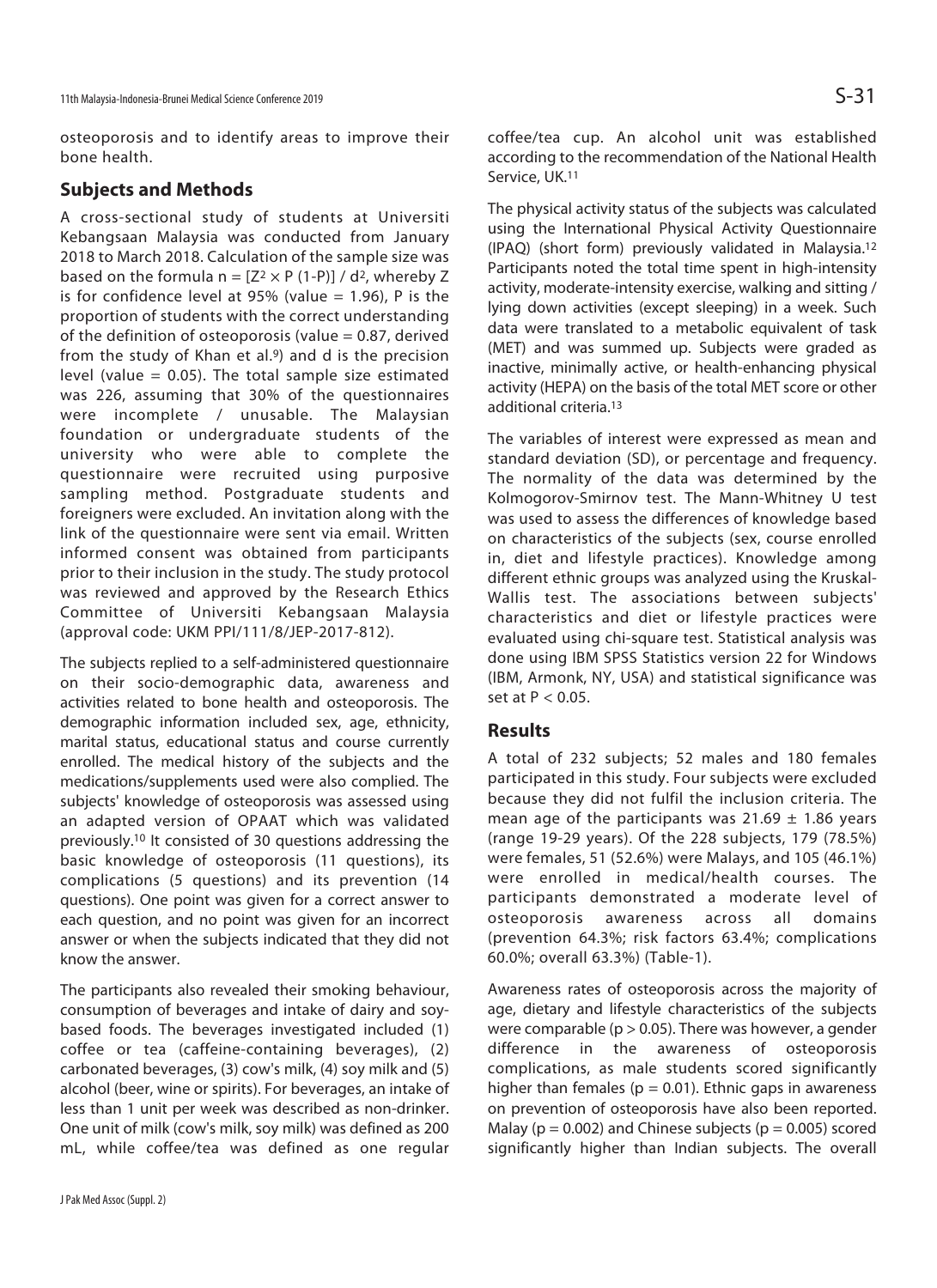| <b>Variable of Interest</b>     | Category                  | Mean                                        | <b>Standard Deviation</b>  |
|---------------------------------|---------------------------|---------------------------------------------|----------------------------|
| Age                             |                           | 21.69                                       | 1.86                       |
|                                 |                           | <b>Number</b>                               | $\overline{\frac{0}{0}}$   |
| Sex                             | Male                      | 51                                          | 22.4                       |
|                                 | Female                    | 179                                         | 78.5                       |
| Ethnicity                       | Malay                     | 120                                         | 52.6                       |
|                                 | Chinese                   | 68                                          | 29.8                       |
|                                 | Indian                    | 40                                          | 17.5                       |
| <b>Marital Status</b>           | Single                    | 228                                         | 100                        |
| <b>Current Education Level</b>  | Foundation                | 95                                          | 41.7                       |
|                                 | <b>University Degree</b>  | 133                                         | 58.3                       |
| Field of Study                  | <b>Medical and Health</b> | 105                                         | 46.1                       |
|                                 | Non-medical and Health    | 123                                         | 53.9                       |
| Cow's Milk Consumption          | Drinker                   | 93                                          | 40.8                       |
|                                 | Non-drinker               | 135                                         | 59.2                       |
| Soy Milk Consumption            | <b>Drinker</b>            | 59                                          | 25.9                       |
|                                 | Non-drinker               | 169                                         | 74.1                       |
| Coffee Intake                   | <b>Drinker</b>            | 95                                          | 41.7                       |
|                                 | Non-drinker               | 133                                         | 58.3                       |
| Tea Intake                      | <b>Drinker</b>            | 112                                         | 49.1                       |
|                                 | Non-drinker               | 116                                         | 50.9                       |
| Carbonated Beverages Intake     | <b>Drinker</b>            | 68                                          | 29.8                       |
|                                 | Non-drinker               | 160                                         | 70.2                       |
| Alcohol Intake                  | <b>Drinker</b>            | 15                                          | 6.6                        |
|                                 | Non-drinker               | 213                                         | 93.4                       |
| <b>Smoking Status</b>           | Smoker                    | $\mathbf{1}$                                | 0.4                        |
|                                 | Non-smoker                | 227                                         | 99.6                       |
| Family History of Fracture      | Yes                       | 17                                          | 7.5                        |
|                                 | No                        | 211                                         | 92.5                       |
| <b>Physical Activity Status</b> | Inactive                  | 54                                          | 23.7                       |
|                                 | Minimally-Active          | 100                                         | 43.9                       |
|                                 | <b>HEPA Active</b>        | 74                                          | 32.5                       |
|                                 |                           | Median (Median/Maximum Score $\times$ 100%) | <b>Interquartile range</b> |
| <b>OPAAT Scores</b>             | Risk factors (Q1-11)      | $7(63.6\%)$                                 | 2                          |
|                                 | Complications (Q12-16)    | $3(60.0\%)$                                 | 1                          |
|                                 | Prevention (Q17-30)       |                                             | 4                          |
|                                 |                           | 9 (64.3%)                                   | 6.75                       |
|                                 | Total score (Q1-Q30)      | 19 (64.3%)                                  |                            |

Abbreviation: HEPA: health-enhancing physical activity.

osteoporosis knowledge score was also significantly higher among Malay ( $p = 0.004$ ) and Chinese students ( $p$ = 0.006) than Indian students (Table-2).

Of all the subjects, 105 (58.7%) female students and 30 (61.2%) male students did not consume cow's milk regularly. Additionally, 136 (76%) female students and 33 (67.3%) male students did not consume soy milk regularly. Most subjects did not take alcohol [169 (94.4%) females; 44 (89.8%) males] and carbonated beverages regularly [129 (72.1%) females; 31 (63.3%) males]. None of the Malay

students took alcohol. Approximately 91 (50.8%) female and 21 (42.9%) male students consumed tea regularly. Only one male student was cigarette smoker. There were significantly more coffee drinkers among male students  $[n=28 (57.1\%); p = 0.013]$  compared with females  $[n=67]$ (37.4%)]. A total of 11 (22.4%) male and 43 (24%) female students were inactive physically. Most students did not have a family history of fracture (Table-3).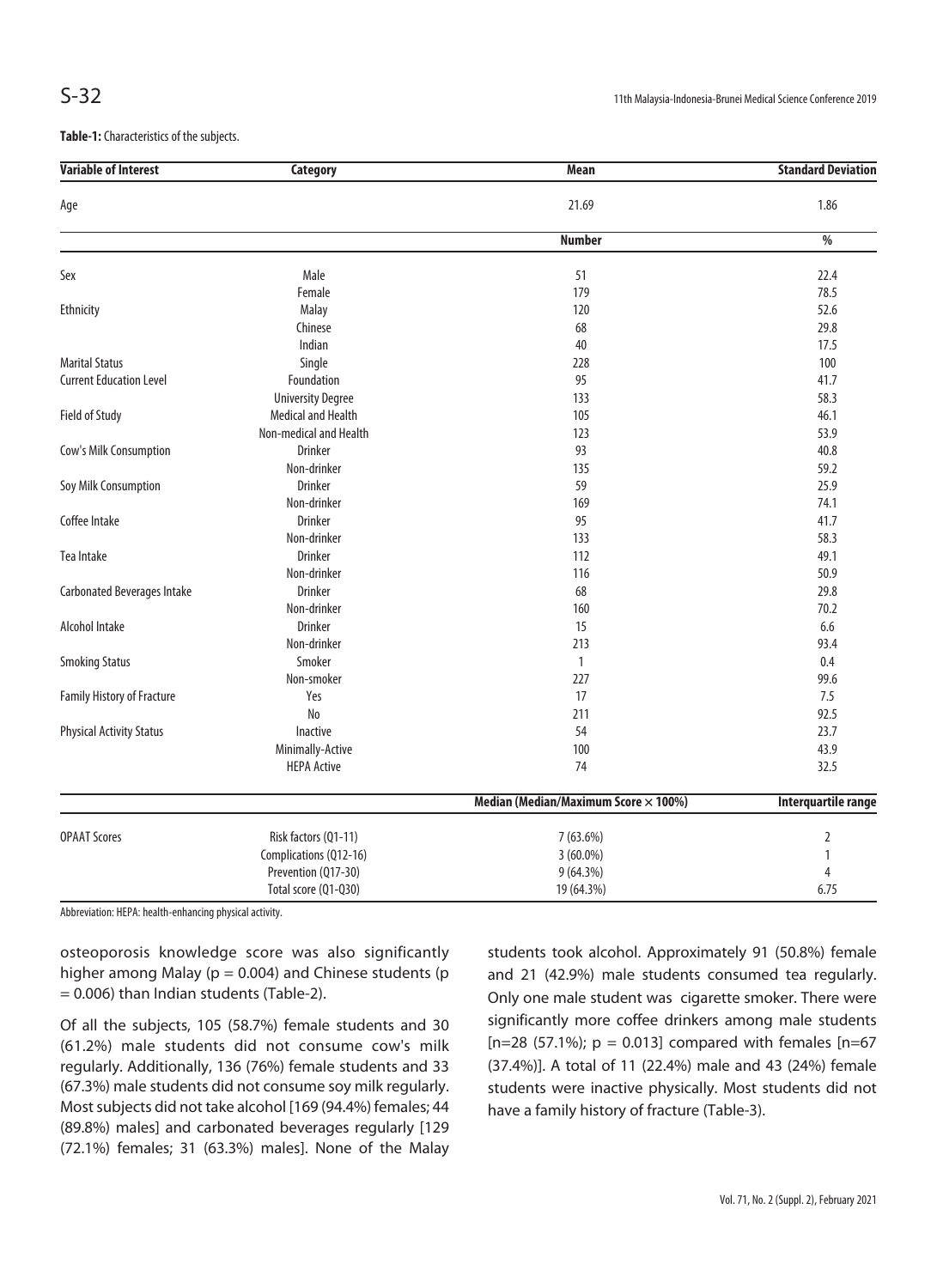**Table-2:** Comparison among risk factors, complications, prevention and total knowledge regarding osteoporosis based on characteristics of subject.

| <b>Variables of Interest</b>       |                                      | <b>Risk factor domain</b> |                | <b>Complication domain</b> |     |              | <b>Prevention domain</b> |     |            | <b>Total</b> |      |                |          |
|------------------------------------|--------------------------------------|---------------------------|----------------|----------------------------|-----|--------------|--------------------------|-----|------------|--------------|------|----------------|----------|
|                                    |                                      | Mdn                       | <b>IQR</b>     | p-value                    | Mdn | <b>IQR</b>   | p-value                  | Mdn | <b>IQR</b> | p-value      | Mdn  | <b>IQR</b>     | p-value  |
| Sex                                | Female $(n = 179)$                   |                           | 3              | 0.178                      | 3   |              | $0.010*$                 | 9   | 4          | 0.558        | 19   | 7              | 0.125    |
|                                    | Male $(n = 49)$                      |                           | 3              |                            | 3   |              |                          | 9   | 4          |              | 20   |                |          |
| Ethnicity                          | Malay ( $n = 120$ )                  |                           | $\overline{2}$ |                            |     |              |                          | 9   | 4          |              | 19   |                |          |
|                                    | Chinese ( $n = 68$ )                 |                           | 3              | 0.184                      | 3   |              | 0.073                    | 9   | 3.8        | $0.005*$     | 20   | 7              | $0.009*$ |
|                                    | Indian ( $n = 40$ )                  |                           | 3              |                            | 3   |              |                          |     | 3.8        |              | 17   | 6              |          |
| <b>Field of Course</b>             | Medical and Health ( $n = 105$ )     | 7                         | $\overline{2}$ |                            | 3   | 4            |                          | 9   | 4          |              | 19   | 8              |          |
|                                    | Non-medical and Health ( $n = 123$ ) | 7                         | 3              | 0.467                      | 3   |              | 0.86                     | 9   | 4          | 0.836        | 19   | 6              | 0.696    |
| Cow's Milk Consumption             | Drinker ( $n = 93$ )                 |                           | 3              |                            | 3   |              |                          | 9   | 4          |              | 19   | 7.5            |          |
|                                    | Non-drinker ( $n = 135$ )            |                           | $\overline{2}$ | 0.918                      | 3   |              | 0.467                    | g   | 4          | 0.923        | 19   | 6              | 0.792    |
| Soy Milk Consumption               | Drinker ( $n = 59$ )                 |                           | 3              |                            | 3   |              |                          |     | 4          |              | 20   | 6              |          |
|                                    | Non-drinker ( $n = 169$ )            |                           | $\overline{2}$ | 0.788                      | 3   | 0.5          | 0.727                    | 9   | 4          | 0.687        | 19   | 8              | 0.815    |
| Coffee Intake                      | Drinker ( $n = 95$ )                 |                           | $\overline{2}$ |                            | 3   |              |                          | 9   | 4          |              | 19   | 6              |          |
|                                    | Non-drinker ( $n = 133$ )            |                           | 3              | 0.478                      | 3   |              | 0.248                    | 9   | 4          | 0.452        | 19   | 8              | 0.857    |
| Tea Intake                         | Drinker ( $n = 112$ )                |                           | 3              |                            | 3   |              |                          |     | 4          |              | 19   | 7              |          |
|                                    | Non-drinker ( $n = 116$ )            |                           | $\overline{3}$ | 0.269                      | 3   |              | 0.999                    | 9   | 4          | 0.57         | 19   | $\overline{7}$ | 0.493    |
| <b>Carbonated Beverages Intake</b> | Drinker ( $n = 68$ )                 |                           | 4              |                            |     |              |                          |     | 5          |              | 19.5 | 8.8            |          |
|                                    | Non-drinker ( $n = 160$ )            |                           | $\overline{2}$ | 0.78                       | ξ   |              | 0.198                    | g   | 4          | 0.22         | 19   | 6              | 0.439    |
| Alcohol Intake                     | Drinker ( $n = 15$ )                 |                           | 3              |                            | 3   |              |                          |     | 5          |              | 17   | 9              |          |
|                                    | Non-drinker ( $n = 213$ )            | 7                         | 2.5            | 0.812                      | 3   |              | 0.45                     | 9   | 4          | 0.943        | 19   | 6              | 0.897    |
| <b>Smoking Status</b>              | Smoker $(n = 1)$                     |                           |                |                            |     |              |                          |     |            |              |      |                |          |
|                                    | Non-smoker ( $n = 227$ )             |                           | 2              | 0.278                      | 3   | 1            | 0.974                    | 9   | 4          | 0.641        | 19   | $\overline{7}$ | 0.446    |
| <b>Family History of Fracture</b>  | Yes $(n = 17)$                       |                           | 2              |                            | 3   | 0.5          |                          | 9   | 4.5        |              | 18   | 7              |          |
|                                    | No $(n = 211)$                       |                           | $\overline{2}$ | 0.629                      | 3   | $\mathbf{1}$ | 0.339                    | g   | 4          | 0.729        | 19   | $\overline{7}$ | 0.921    |
| <b>Physical Activity Status</b>    | Inactive ( $n = 54$ )                |                           | 2              |                            | 3   | 0.5          |                          | q   | 4          |              | 19   | 6.3            |          |
|                                    | Minimally-Active ( $n = 100$ )       |                           | 4              | 0.954                      | 3   | 1            | 0.998                    | g   | 4.8        | 0.255        | 18   | 8              | 0.64     |
|                                    | HEPA Active $(n = 74)$               |                           | $\mathfrak z$  |                            | 3   | 1.3          |                          | 9   | 4          |              | 19.5 | 7              |          |

Abbreviations: Mdn: median; IQR: interquartile range.

**Table-3:** Diet and lifestyle practices based on ethnicity and sex [n (%)].

| <b>Variables of Interest</b>       |                                | Male ( $n = 49$ )   |                          |                    |              | Female ( $n = 179$ ) |                   |                    |            |       | p-value          |  |  |
|------------------------------------|--------------------------------|---------------------|--------------------------|--------------------|--------------|----------------------|-------------------|--------------------|------------|-------|------------------|--|--|
|                                    |                                | Chinese<br>$(n=16)$ | <b>Malay</b><br>$(n=22)$ | Indian<br>$(n=11)$ | <b>Total</b> | Chinese<br>$(n=52)$  | Malay<br>$(n=98)$ | Indian<br>$(n=29)$ | Total      | Sex   | <b>Ethnicity</b> |  |  |
| Cow's Milk Consumption             | Drinker ( $n = 93$ )           | 5(31.3)             | 9(40.9)                  | 5(45.5)            | 19 (38.8)    | 28 (53.8)            | 37(37.8)          | 9(31)              | 74 (41.3)  | 0.746 | 0.301            |  |  |
|                                    | Non-drinker ( $n = 135$ )      | 11(68.8)            | 13(59.1)                 | 6(54.5)            | 30(61.2)     | 24 (46.2)            | 61(62.2)          | 20 (69)            | 105 (58.7) |       |                  |  |  |
| Soy Milk Consumption               | Drinker ( $n = 59$ )           | 5(31.3)             | 6(27.3)                  | 5(45.5)            | 16(32.7)     | 12(23.1)             | 20(20.4)          | 11(37.9)           | 43 (24)    | 0.222 | 0.634            |  |  |
|                                    | Non-drinker ( $n = 169$ )      | 11(68.8)            | 16(72.7)                 | 6(54.5)            | 33(67.3)     | 40 (76.9)            | 78 (79.6)         | 18 (62.1)          | 136 (76)   |       |                  |  |  |
| Coffee Intake                      | Drinker ( $n = 95$ )           | 9(56.3)             | 10(45.5)                 | 9(81.8)            | 28(57.1)     | 17(32.7)             | 34 (34.7)         | 16(55.2)           | 67(37.4)   | 0.013 | 0.15             |  |  |
|                                    | Non-drinker ( $n = 133$ )      | 7(43.8)             | 12 (54.5)                | 2(18.2)            | 21(42.9)     | 35(67.3)             | 64(65.3)          | 13 (44.8)          | 112(62.6)  |       |                  |  |  |
| Tea Intake                         | Drinker ( $n = 112$ )          | 4(25)               | 12 (54.5)                | 5(45.5)            | 21(42.9)     | 17(32.7)             | 57 (58.2)         | 17(58.6)           | 91 (50.8)  | 0.322 | 0.146            |  |  |
|                                    | Non-drinker ( $n = 116$ )      | 12(75)              | 10(45.5)                 | 6(54.5)            | 28(57.1)     | 35(67.3)             | 41 (41.8)         | 12 (41.4)          | 88 (49.2)  |       |                  |  |  |
| <b>Carbonated Beverages Intake</b> | Drinker ( $n = 68$ )           | 5(31.3)             | 10(45.5)                 | 3(27.3)            | 18(36.7)     | 13(25)               | 28 (28.6)         | 9(31)              | 50 (27.9)  | 0.233 | 0.92             |  |  |
|                                    | Non-drinker ( $n = 160$ )      | 11(68.8)            | 12 (54.5)                | 8(72.7)            | 31(63.3)     | 39 (75)              | 70 (71.4)         | 20 (69)            | 129 (72.1) |       |                  |  |  |
| Alcohol Intake                     | Drinker ( $n = 15$ )           | 3(18.8)             | 0                        | 2(18.2)            | 5(10.2)      | 5(9.6)               | $\mathbf{0}$      | 5(17.2)            | 10(5.6)    | 0.325 | 0.029            |  |  |
|                                    | Non-drinker ( $n = 213$ )      | 13(81.3)            | 22 (100)                 | 9(81.8)            | 44 (89.8)    | 47 (90.4)            | 98 (100)          | 24 (82.8)          | 169 (94.4) |       |                  |  |  |
| <b>Smoking Status</b>              | Smoker $(n=1)$                 | 0                   | 1(4.5)                   | 0                  | 1(2)         | 0                    | 0                 | 0                  | 0          | 0.215 | 0.636            |  |  |
|                                    | Non-smoker ( $n = 227$ )       | 16(100)             | 21(95.5)                 | 11(100)            | 48 (98)      | 52 (100)             | 98 (100)          | 29 (100)           | 179 (100)  |       |                  |  |  |
| <b>Family History of Fracture</b>  | Yes ( $n = 17$ )               | $\mathbf{0}$        | 2(9.1)                   | 3(27.3)            | 5(10.2)      | 0                    | 10(10.2)          | 2(6.9)             | 12(6.7)    | 0.374 | 0.828            |  |  |
|                                    | No $(n = 211)$                 | 16(100)             | 20 (90.9)                | 8(72.7)            | 44 (89.8)    | 52 (100)             | 88 (89.8)         | 27(93.1)           | 167 (93.3) |       |                  |  |  |
| <b>Physical Activity Status</b>    | Inactive ( $n = 54$ )          | 6(37.5)             | 5(22.7)                  | 0                  | 11(22.4)     | 15(28.8)             | 21(21.4)          | 7(24.1)            | 43 (24)    | 0.563 | 0.807            |  |  |
|                                    | Minimally-active ( $n = 100$ ) | 4(25)               | 10(45.5)                 | 4(36.4)            | 18(36.7)     | 22(42.3)             | 48 (49)           | 12(41.4)           | 82 (45.8)  |       |                  |  |  |
|                                    | HEPA active $(n = 74)$         | 6(37.5)             | 7(31.8)                  | 7(63.6)            | 20(40.8)     | 15(28.8)             | 29 (29.6)         | 10 (34.5)          | 54 (30.2)  |       |                  |  |  |

Note: \*Significant at p < 0.05. Abbreviation: HEPA: health-enhancing physical activity.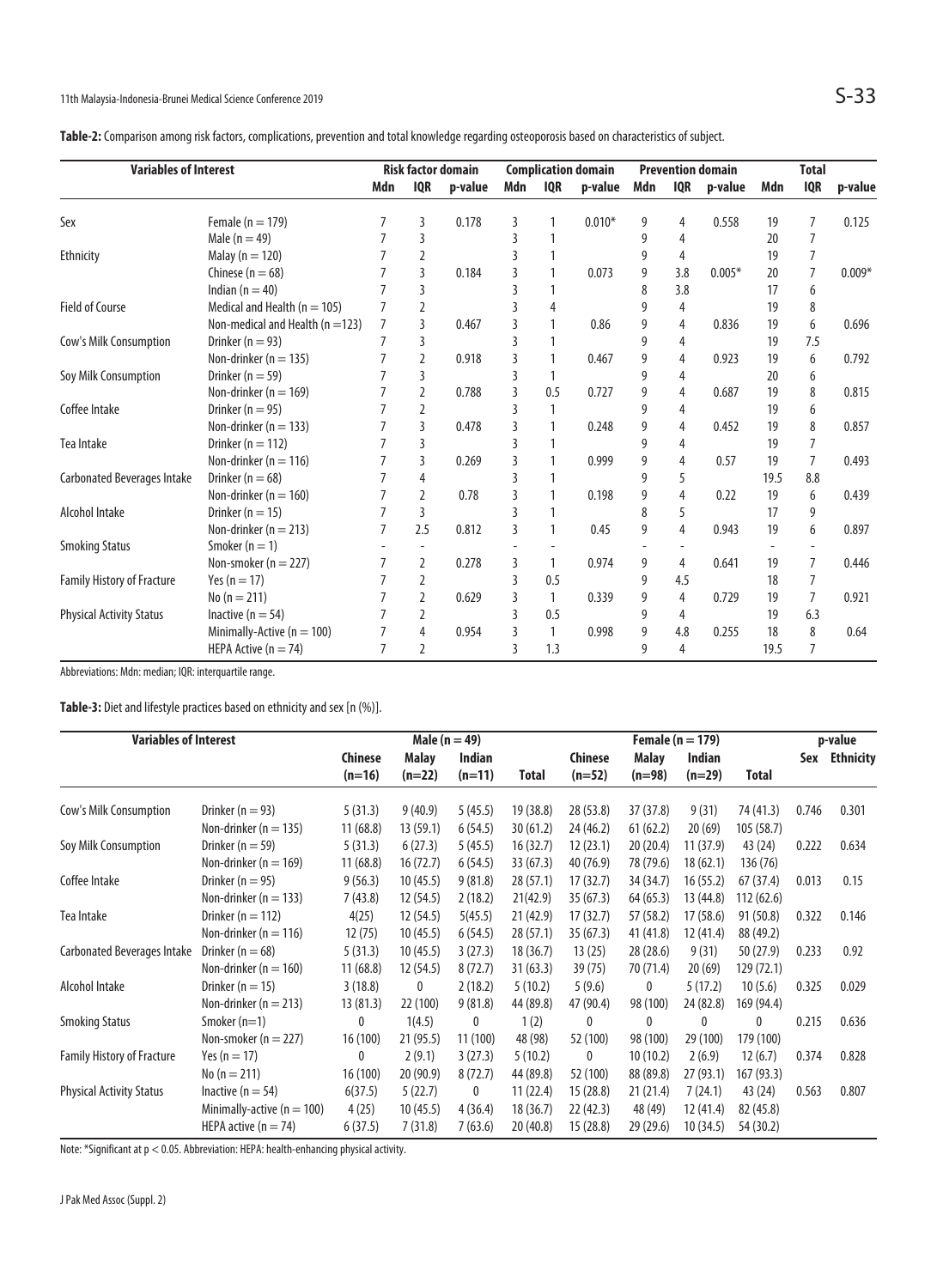## **Discussion**

The participants of this study had moderate levels of osteoporosis awareness. This result was consistent with studies conducted among undergraduate students from other countries.14,15 Other studies showed an even lower osteoporosis knowledge level among university students,4,8 but this could be due to the inclusion of new entrants with limited osteoporosis knowledge. On the other hand, senior health and nursing students have shown a higher degree of competence due to health promotion and primary care concepts that have been learned and applied during the course.<sup>9,16</sup>

The Chinese students in this study showed the highest overall osteoporosis knowledge score, followed by the Malays and Indians, which agreed with previous findings.9 It was presumed that Malaysian Chinese understood osteoporosis better because of higher susceptibility.9 Several epidemiological studies have shown that Malaysian Chinese have lower bone mineral density and higher fracture risk compared with local Malays and Indians.17,18 The underlying reasons for this finding may be the disparity between genetics and lifestyle behaviours, but this remains unknown. The current study also found that knowledge of osteoporosis was not influenced by sex and field of study. Education is an important determinant of osteoporosis knowledge.19 Since the subjects enrolled in this study were welleducated university students, the differences in knowledge levels based on sex and field of study have improved. Although the students practised osteoprotective behaviours, such as physical activity and the use of dairy products, these practices were not related to their osteoporosis knowledge of osteoporosis. It is assumed that students associated physical activities and dairy products with other health benefits rather than with osteoporosis prevention. Nadiah et al. also suggested that physical activity and daily calcium intake did not reflect the knowledge of osteoporosis among Malaysian students.<sup>1</sup> There was also lack of association between osteoporosis knowledge and practice among Taiwanese youth and university students in the United States.15,20

Knowledge of risk factors for oesteoprosis among the participants was considered moderate in this research. Specifically, less than a quarter of the students knew that osteoporosis had no symptoms, while only half of the study population acknowledged that osteoporosis was a treatable disease (supplementary material, Table S1). Lack of understanding of risk factors for osteoprosis has been commonly reported among young adults and students.1 In comparison, the students in this sample have shown a moderate level of knowledge of osteoporosis risks. Most students did not know osteoporosis will not cause joint pain or swelling of the fingers. As a result, subjects could have confused osteoporosis with osteoarthritis. This highlights a need to increase osteoporosis knowledge of osteoprosis among younger generation on this issue. Interestingly, male students in this study were more educated about osteoprosis complications than females students . This contradicted another pervious study which reported that female students understood osteoporosis better than males.<sup>8</sup> Since the source of information was not studied, it is not clear how and where the male students learned about osteoporotic complications. Both the domains of risk factors and complications should be highlighted in future osteoporosis prevention programmes aimed at younger populations to address knowledge deficiency.

Malay and Chinese students had significantly higher levels of awareness on prevention of osteoporosis compared to Indian students. This might be attributable to the ethnic differences in vulnerability to osteoporosis. Most students were aware of the use of calcium supplements to avoid osteoporosis, and were aware of the dietary sources of calcium. However, in the field of prevention, this knowledge did not translate to action, as less than half of them consumed cow's or/and soy milk. Previous studies have shown that the purpose for not consuming dairy and soy-based products among the younger populations might be due to aversion to the taste of dairy products,<sup>21</sup> lack of motivation on the part of their parents<sup>22</sup> or lack of access to calcium-rich foods on campus. Also, most students did not practice proper diet and lifestyle to improve bone health. In this study, more male students drank coffee compared to females, confirming Nadiah et al's observation of Malaysian students.1 Malayan students did not use alcohol for religious reasons, while Chinese and Indians often consumed alcohol.23 Physical activity is an important determinant of bone density, but a large proportion of subjects in this study were not physically active. This may be due to lack of awareness, cultural background, insufficient contact with healthcare professionals and lack of dialogue on prevention of osteoporosis with educators, healthcare providers and parents.24 This finding was comparable to previous research conducted among university students and the general population, which found that younger generations are less engaged in regular exercises.4 Therefore, future health promotion campaigns should aim at young people and emphasize the importance of these activites in the prevention of osteoporosis. For example, in addition to the conventional focus on muscle building, the effect of resistance exercise programme on increasing bone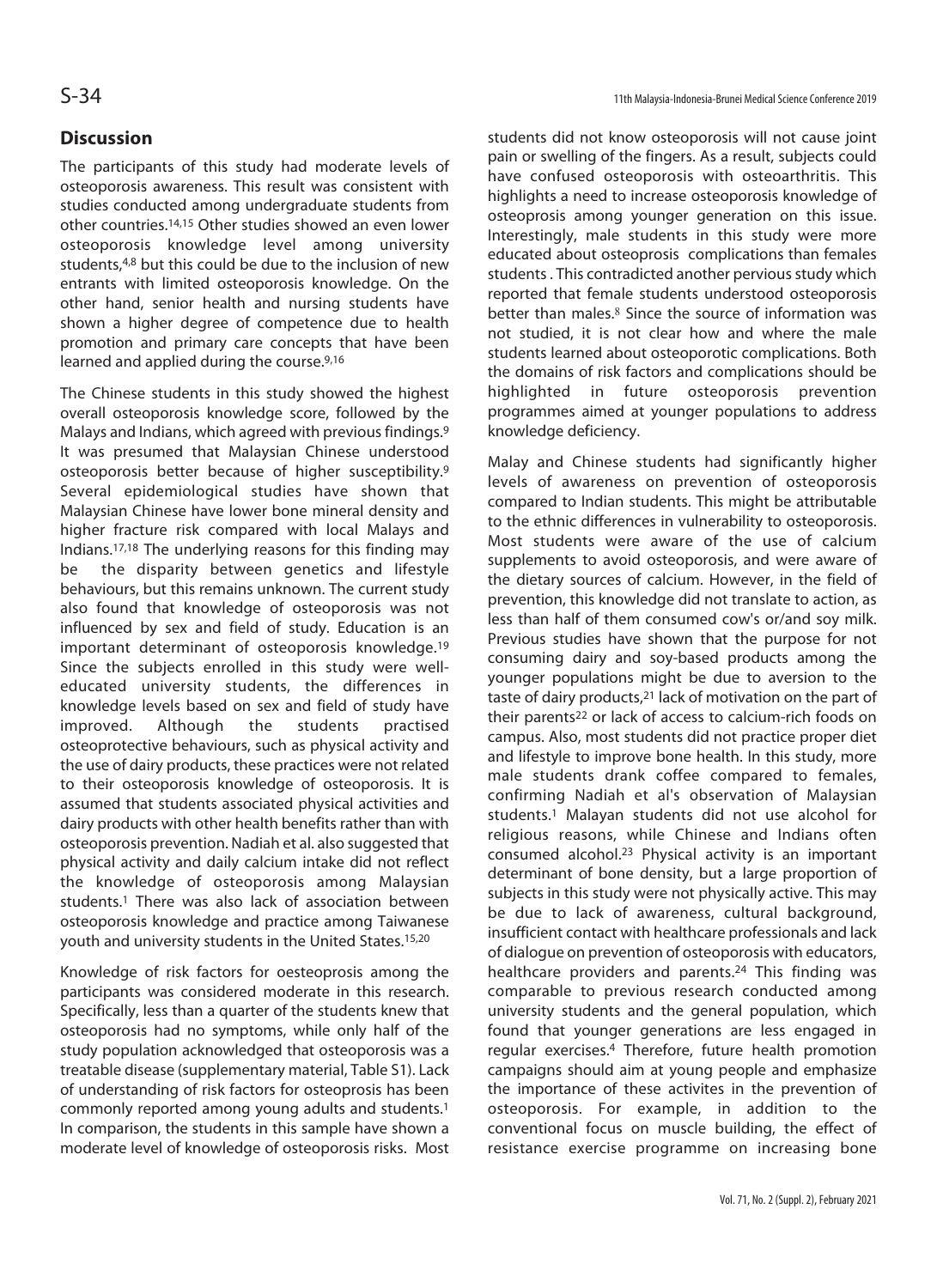mineral density and preventing fractures should be conveyed to the public. The gender and ethnic differences in these tradition should also be acknowledged in the transmission of information to the target population. In particular, sufficient outdoor and sunlight exposure is a challenge for the Muslim women's community in Malaysia because of the full-body covering clothing.25 An innovative approach to solving this problem, while respecting the religious practices of the community, should be planned and communicated to the community.

The present study has some limitations. Firstly, due to the study design, causal conclusions cannot be drawn. Also, this analysis was single-centered, and the study population did not represent all of Malaysian university students. The health beliefs of students about osteoporosis, which influence osteoprotective activities, have not been assessed in this research.

## **Conclusion**

Overall, Malaysian university students have a fair level of knowledge about osteoporosis across the disease condition, risk factors and complications. Some gender and ethnic differences in the awareness of osteoporosis have been reported. These factors should be included in the preparation of anti-osteoporosis campaigns in Malaysia. There is a lack of substantial association between students' knowledge of osteoporosis and prevention of osteoporosis, suggesting that these activities may not be correlated with bone health. Therefore, connecting health practices to bone health among younger generations could be considered in potential future awareness campaigns.

**Acknowledgement:** We are thankful to Universiti Kebangsaan Malaysia for supporting the study.

**Disclaimer:** The results of this manuscript have been presented in the 11th Malaysia-Indonesia-Brunei Medical Science Conference 2019 in Jakarta, Indonesia, and the abstract has been published in the abstract book of the conference.

#### **Conflict of Interest:** None

**Funding Disclosure:** The Universiti Kebangsaan Malaysia funded this study. (Grants No GUP-2017-060 and FF-2018- 021).

### **References**

Jamil WA, Aziz ME, Foo LH. Knowledge, attitude and dietary and lifestyle practices on bone health status among undergraduate university students in Health Campus, Universiti Sains Malaysia, Kelantan. Health and the Environment Journal 2010;1:34-40.

- 2. Chan CY, Mohamed N, Ima-Nirwana S, Chin KY. A Review of Knowledge, Belief and Practice Regarding Osteoporosis among Adolescents and Young Adults. Int J Environ Res Public Health 2018;15:1727. doi: 10.3390/ijerph15081727.
- 3. Park DI, Choi-Kwon S, Han K. Health behaviors of Korean female nursing students in relation to obesity and osteoporosis. Nurs Outlook 2015;63:504-11. doi: 10.1016/j.outlook.2015.02.001.
- 4. Bilal M, Haseeb A, Merchant AZ, Rehman A, Arshad MH, Malik M, et al. Knowledge, beliefs and practices regarding osteoporosis among female medical school entrants in Pakistan. Asia Pac Fam Med 2017;16:6. doi: 10.1186/s12930-017-0036-4.
- 5. Wahba SA, El-Shaheed AA, Tawheed MS, Mekkawy AA, Arrafa AM. Osteoporosis knowledge, beliefs, and behaviors among Egyption female students. JASMR. 2010;5(2):173-80.
- 6. Lane NE. Epidemiology, etiology, and diagnosis of osteoporosis. Am J Obstet Gynecol 2006;194(Suppl 2):s3-11. doi: 10.1016/j.ajog.2005.08.047.
- 7. Gammage KL, Francoeur C, Mack DE, Klentrou P. Osteoporosis health beliefs and knowledge in college students: the role of dietary restraint. Eat Behav 2009; 10:65-7. doi: 10.1016/j.eatbeh.2008.10.006.
- 8. Gammage KL, Gasparotto J, Mack DE, Klentrou P. Gender differences in osteoporosis health beliefs and knowledge and their relation to vigorous physical activity in university students. J Am Coll Health 2012; 60:58-64. doi: 10.1080/07448481.2011.570399.
- 9. Khan YH, Sarriff A, Khan AH, Mallhi TH. Knowledge, Attitude and Practice (KAP) Survey of Osteoporosis among Students of a Tertiary Institution in Malaysia. Trop J Pharm Res 2014; 13:155-16. DOI: 10.4314/tjpr.v13i1.22
- 10. Toh LS, Lai PS, Wu DB, Wong KT, Low BY, Anderson C. The Development and Validation of the Osteoporosis Prevention and Awareness Tool (OPAAT) in Malaysia. PLoS One 2015; 10:e0124553. doi: 10.1371/journal.pone.0124553.
- 11. National Health Service (NHS). Alcohol units: Alcohol support. [Online] 2018 [Cited 2019 February 11]. Available from URL: http://www.nhs.uk/Livewell/alcohol/Pages/alcohol-units.aspx
- 12. Craig CL, Marshall AL, Sjöström M, Bauman AE, Booth ML, Ainsworth BE, et al. International physical activity questionnaire: 12-country reliability and validity. Med Sci Sports Exerc 2003; 35:1381-95. doi: 10.1249/01.MSS.0000078924.61453.FB.
- 13. Chin KY, Soelaiman IN, Mohamed IN, Ibrahim S, Wan Ngah WZ. The effects of age, physical activity level, and body anthropometry on calcaneal speed of sound value in men. Arch Osteoporos 2012; 7:135-45. doi: 10.1007/s11657-012-0091-2.
- 14. Ford MA, Bass MA, Keathley R. Osteoporosis knowledge and attitudes: a cross-sectional study among college-age students. J Am Coll Health 2007; 56:43-7. doi: 10.3200/JACH.56.1.43-48.
- 15. Chen SW, Yang SC, Wang RH, Lin ML. Osteoporosis prevention behaviors practiced among youth in Taichung City, Taiwan. Am J Health Behav 2012; 36:736-45. doi: 10.5993/AJHB.36.6.2.
- 16. Amre H, Safadi R, Jarrah S, Al-Amer R, Froelicher ES. Jordanian nursing students' knowledge of osteoporosis. Int J Nurs Pract 2008; 14:228-36. doi: 10.1111/j.1440-172X.2008.00691.x
- 17. Chan PJ, Nurul ZZ, Chuah JS, Nabil MM, Isa NM, Sabarul AM, et al. Association between risk factors of osteoporosis and Bone Mineral Density in women of different ethnic groups in a Malaysian hospital. Int J Osteoporos Metab Disord 2014; 7:1-11.
- 18. Lim PS, Ong FB, Adeeb N, Seri SS, Noor-Aini MY, Shamsuddin K, et al. Bone health in urban midlife Malaysian women: risk factors and prevention. Osteoporos Int 2005; 16:2069-79. doi: 10.1007/s00198-005-2003-4.
- 19. Tripathi R, Makeen HA, Albarraq AA, Meraya AM, Tripathi P, Faroug H, et al. Knowledge, attitude and practice about osteoporosis in south-western Saudi Arabia: A cross-sectional survey. Int J Health Promot Educ 2019; 57:13-22. doi: 10.1080/14635240.2018.1538809